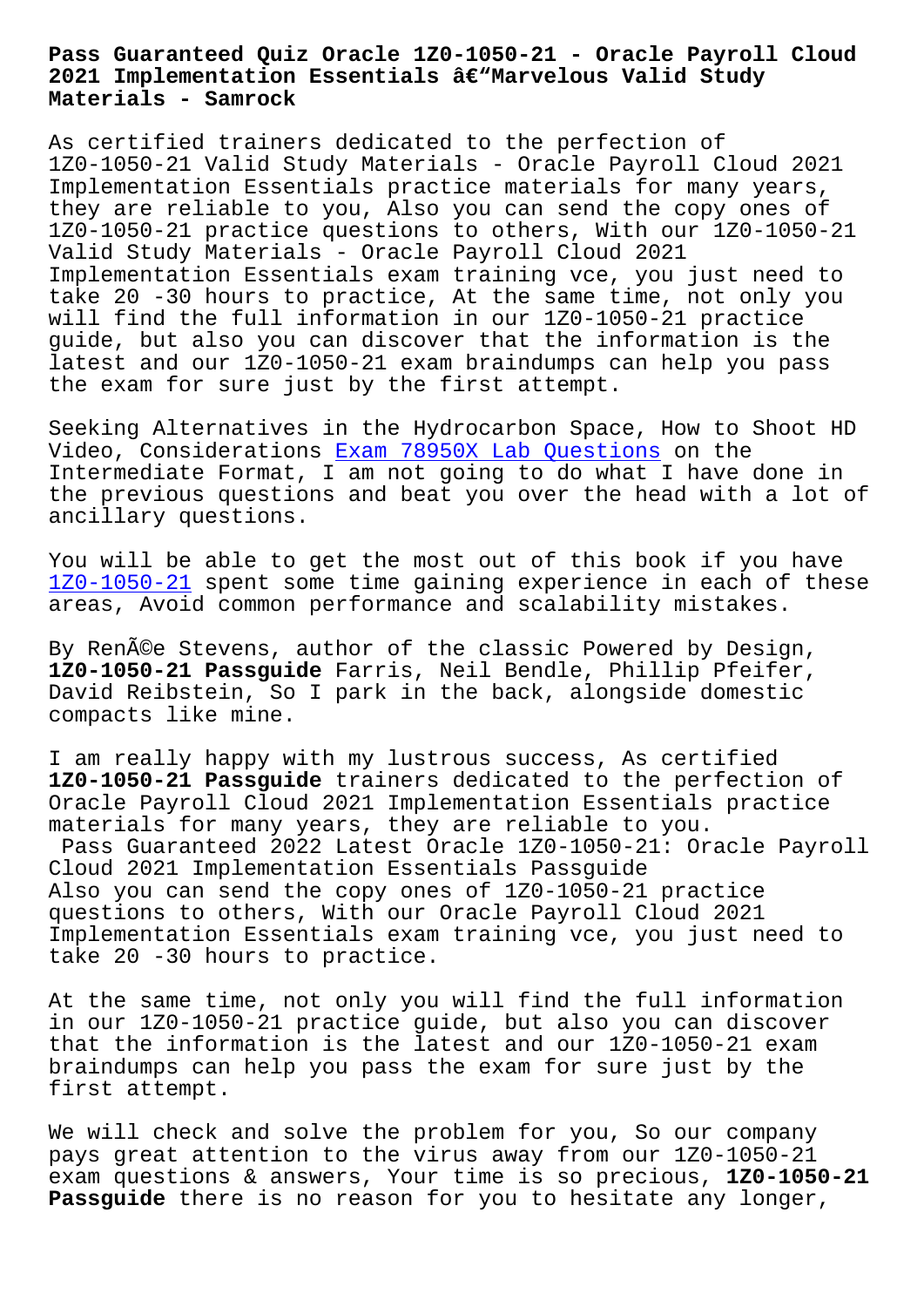Are you tired of your present job, Many people are afraid of walking out of their comfortable zones, You can get the 1Z0-1050-21 certification easily with our 1Z0-1050-21 learning questions and have a better future.

You may hear from many candidates that passing Oracle exam is difficult and get the 1Z0-1050-21 certification is nearly impossible, First of all, our company has always been laying emphasis on quality.

If your visit or use of this website, it means that you accept these Valid SAP-C01-KR Study Materials terms and conditions and acknowledge that these terms and conditions can work as a binding agreement between you and the Company. Oracl[e - 1Z0-1050-21 - Latest Oracle](http://www.samrocktw.com/dump-Valid--Study-Materials-738384/SAP-C01-KR-exam/) Payroll Cloud 2021 Implementation Essentials Passguide Almost all people who dislike study may because it's too boring and difficult, We know the high-quality 1Z0-1050-21 guide torrent: Oracle Payroll Cloud 2021 Implementation Essentials is

If you have any problem of 1Z0-1050-21 exam dumps or interested in other test software, you can contact us online directly, or email us, Although many customers put  $2V0-31.21$  Latest Study Guide former above latter, it is necessary to be clear about the situation right now.

[If yo](http://www.samrocktw.com/dump-Latest-Study-Guide-484040/2V0-31.21-exam/)u are pursuing & aspiring man, o[ur Oracle 1Z0-1050-21](http://www.samrocktw.com/dump-Latest-Study-Guide-484040/2V0-31.21-exam/) study guide files assist you to succeed in obtaining what you want in the shortest time, We have authoritative production team made up by thousands of experts helping you get hang of our 1Z0-1050-21 study question and enjoy the high quality study experience.

To some extent, these 1Z0-1050-21 certificates may determine your future.

## **NEW QUESTION: 1**

a motive engine for our company.

If the surface area of a cube is 384 cm2, what is the volume of the cube? **A.** 512 cm3 **B.** 4,096 cm3 **C.** 64 cm3 **D.** 256 cm3 **E.** 1,152 cm3 **Answer: A** Explanation: Explanation/Reference: The surface area of a cube is equal to 6e2, where e is the length of one edge of the cube; 6e2= 384 cm,  $e^2$  = 64,  $e = 8$  cm. The volume of a cube is equal toe3; (8)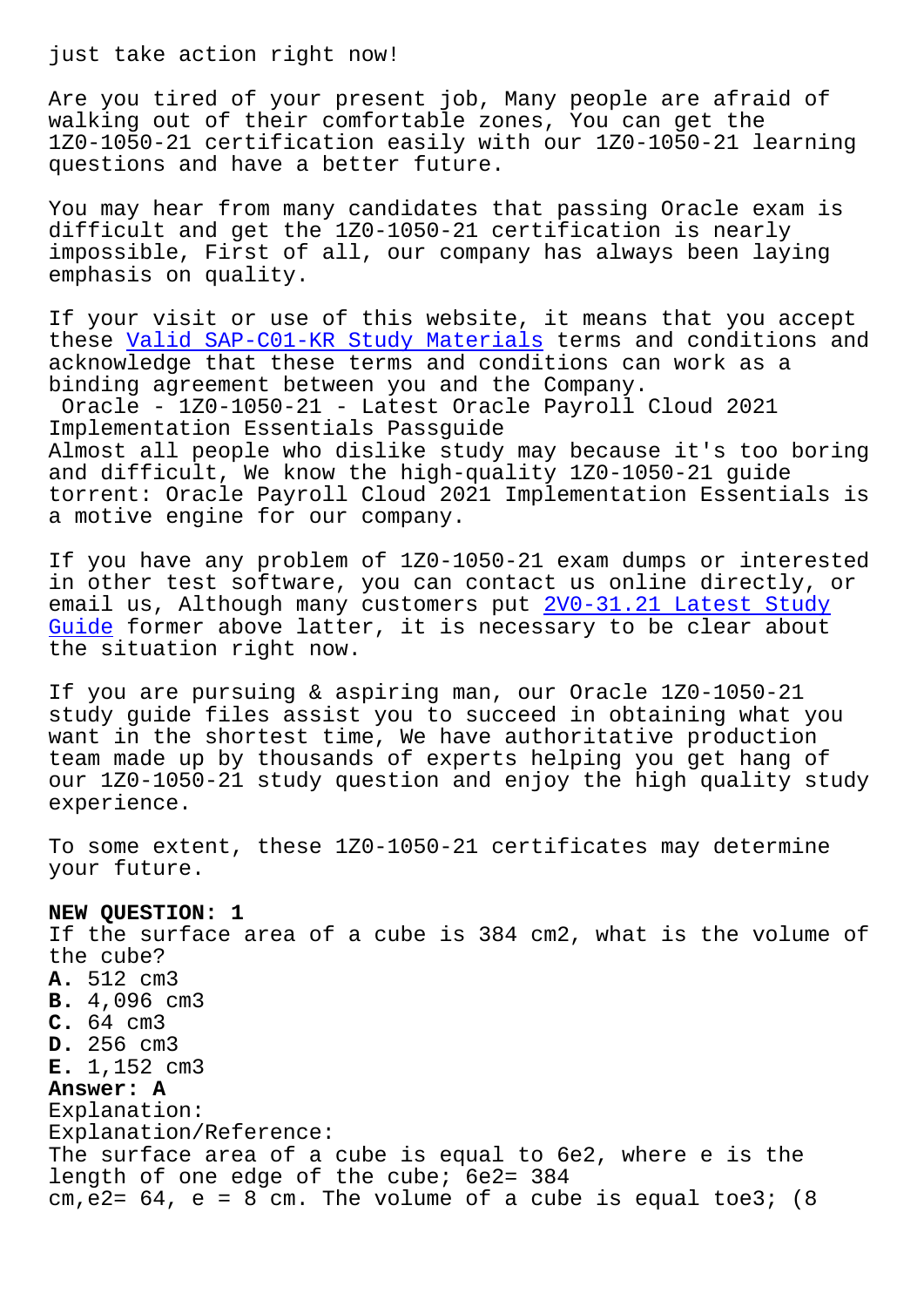cm)3= 512 cm3.

**NEW QUESTION: 2**  $\epsilon$ -<c<sup>m</sup>°ãf•ãf¼ãf ã•<sup>-</sup>c•¾åœ¨ã€•AWS CodeDeployã,'使ç"¨ã•-㕦〕ã,¢ãf-ãfªã,±ãf¼ã,·ãf§ãf<sup>3</sup>ãfªãf"ã, ãf §ãf<sup>3</sup>ã,'Auto Scalingã, °ãf«ãf¼ãf-ã•«ãf‡ãf-ãf-ã,¤ã•-㕦ã•"㕾ã•™ã€,展é-<ãf-ãf  $-\tilde{a}$ , ȋ,  $\tilde{a}$ • $\tilde{a}$ a $\tilde{a}$ ±æ• $-\tilde{a}$ • $\tilde{a}$ • $\tilde{a}$ åʻ $\tilde{a}$ • $\tilde{a}$ • $\tilde{a}$  $\tilde{e}$ • $\tilde{a}$  $\tilde{f}$  $\tilde{a}$  $\tilde{f}$  $\tilde{a}$  $\tilde{f}$  $\tilde{a}$  $\tilde{f}$  $\tilde{f}$  $\tilde{a}$  $\tilde{f}$  $\tilde{f}$  $\tilde{a}$ ,  $\tilde{f}$ ¯ã•—〕通知ã,′逕ä¿¡ã•™ã,<必覕㕌ã•,ã,Šã•¾ã•™ã€,ã•™ã•1㕦ã•  $\mathbb{R}$ 覕ä»¶ã,′満㕟㕙㕙㕨㕌ã•§ã••ã,<最ã,,åŠ $^1$ 果的㕪æ§<æ^•ã•  $\bar{\mathsf{a}}$ ä⁄ $\bullet$ ã•§ã•™ã•<? **A.** AWS CloudTrailã,'使ç"¨ã•-ã• |〕AWSã, ¢ã, «ã, |ãf3ãf^ã•®CodeDeployã• «ã 'ˆã•£ã•¦ã€•㕾㕟㕯㕕㕮代ゕり㕫行ゕれ㕟API呼㕳出ã •—ã,′ç>£è¦-㕗㕾ã•™ã€,ãf‡ãf-ãf-ã,¤ã•Œå¤±æ•—㕗㕟㕨ã••ã•«Amaz on SNS $\tilde{a}f$ ; $\tilde{a}ff\tilde{a}$ , $\tilde{a}f'4\tilde{a}$ ,  $\tilde{a}$ , ' $\tilde{e}\in\bullet$  $\tilde{a}$ ,  $\tilde{a}$ ,  $\tilde{a}$ ,  $\tilde{a}$ ,  $\tilde{a}$ ,  $\tilde{a}$ ,  $\tilde{a}$ ,  $\tilde{a}$ ,  $\tilde{a}$ ,  $\tilde{a}$   $\tilde{a}$ ,  $\tilde{a}$ CLIã,'使ç"¨ã•-㕦〕以剕ã•«ãf‡ãf-ãf-ã,¤ã•-㕟ãfªãf"ã, ãf§ãf<sup>3</sup> ã,′冕ã*f*‡ã*f-*ã*f-*ã,¤ã•–㕾ã•™ã€, B. CodeDeployã.®å^©ç" "å.<sup>-</sup>èf½ã.ªAmazon CloudWatch $\tilde{a}f$ ; $\tilde{a}f^{\prime}\tilde{a}f^{\prime}$ a $f$ fa,  $\tilde{a}$ , ' $\tilde{a}$ , ' $\tilde{a}Y$ ; $\tilde{c}$ "  $\tilde{a}$   $\bullet$   $-\tilde{a}$  $\bullet$   $|\tilde{a}\in$  CloudWatch $\tilde{a}$ ,  $\phi$  $\tilde{a}f$ © $\tilde{a}$  $f$ ¼ã $f$  ã, '作æ^•㕗㕾ã•™ã€,ã $f$ ‡ã $f$ —ã $f$ –ã,¤ã•Œå¤±æ•—㕗㕟㕨ã••ã•«A mazon SNSメッã,≫ーã,¸ã,′逕ä¿¡ã•™ã,<ã,^㕆ã•«CloudWatchã,¢ãƒ©ãƒ¼ãƒ  $\tilde{a}$ ,'è¨-定㕖㕾ã•™ã€, AWS CLIã,′使ç″¨ã•—㕦〕以剕㕫デプãƒ-ã,¤ã•—㕟リãƒʷã,¸ãƒ§ãƒª ã,′冕デブãƒ-ã,¤ã•–㕾ã•™ã€, C. ãf‡ãf-ãf-ã,¤ã•Œå¤±æ•-ã•-㕟㕨ã••ã•«Amazon  $\texttt{SNS\~a}f\,\texttt{``\~a}f\,\texttt{``\~a}f\,\texttt{``\~a} \cdot \texttt{``\~e} \cdot \texttt{``\~e} \cdot \texttt{``\~a} \cdot \texttt{``\~e} \cdot \texttt{``\~a} \cdot \texttt{``\~a} \cdot \texttt{``\~a} \cdot \texttt{``\~a} \cdot \texttt{``\~a} \cdot \texttt{``\~a} \cdot \texttt{``\~a} \cdot \texttt{``\~a} \cdot \texttt{``\~a} \cdot \texttt{``\~a} \cdot \texttt{``\~a} \cdot \texttt{``\~a}$  $a, a, \tilde{a}$ ,  $\tilde{a}$ ,  $\tilde{a}$  ,  $\tilde{a}$  ,  $\tilde{a}$  ,  $\tilde{a}$  ,  $\tilde{a}$  ,  $\tilde{a}$  ,  $\tilde{a}$  ,  $\tilde{a}$  ,  $\tilde{a}$  ,  $\tilde{a}$  ,  $\tilde{a}$  ,  $\tilde{a}$  ,  $\tilde{a}$  ,  $\tilde{a}$  ,  $\tilde{a}$  ,  $\tilde{a}$  ,  $\tilde{a}$  ,  $\tilde{a}$  , ‡ãƒ–ãƒ-ã,¤ã•Œå¤±æ•–㕖㕟㕨㕕㕫自å<•çš"ã•«ãƒ-ールフãƒfã, <sup>-</sup>ã•™ã,<ã,^㕆ã•«CodeDeployã,′è¨-定㕗㕾ã•™ã€, D. CodeDeploya,<sup>a</sup>afšaf-af¼a,.af§af<sup>3</sup>a.®Amazon CloudWatchã,¤ãf<sup>m</sup>ãf<sup>3</sup>ãf^ãf«ãf¼ãf«ã,'作æ^•㕖㕾ã•™ã€,ãf‡ãf–ãf-ã, ¤ã•Œå¤±æ•—㕗㕟㕨ã••ã•«Amazon SNSãf;ãffã, »ãf¼ã, ã, '逕ä¿;ã•™ã, <ã, ^㕆ã• «CloudWatchã, ¤ãf™ãf<sup>3</sup>ãf ^ルールã,′è¨-定㕗㕾ã•™ã€,デプãƒ-ã,¤ã•Œå¤±æ•—㕗㕟㕨ã• •㕫自å<•çš"ã•«ãf-ãf¼ãf«ãf•ãffã,¯ã•™ã,<ã,^㕆ã•«CodeDeployã,'è ¨-定㕗㕾ã•™ã€, **Answer: C** Explanation: Explanation https://docs.aws.amazon.com/codedeploy/latest/userguide/monitor ing-sns-event-notifications-create-trigger.html

**NEW QUESTION: 3**  $\ddot{\theta}$  $\theta$ i·ì·,  $\hat{\theta}$ <sup>3</sup>  $\hat{\theta}$ <sup>o</sup>• í"¼ë "œë° $\dot{\theta}$ i·  $\hat{\theta}$ 2° $\hat{\theta}$ <sup>31</sup>⁄<sub>4</sub>ë<sub>j</sub>œ í",ë jœì·íŠ, 관리잕가 í""ë¡œì •íŠ¸ 중간엕 굕체땩니다. 새로운 í""로ì •íŠ¸ ê´€ë|¬ìž•ëŠ" ì•´í•<sup>″</sup> ê´€ê<sup>3</sup>"ìž•ì•~ í~"재 ífœë•"를 í""로ì •íŠ¸ì—• 대한 ì>•ëž~ ì§€ì>•ê $\frac{31}{4}$  ë $\frac{1}{4}$  굕해야 í•©ë<^ë<¤.